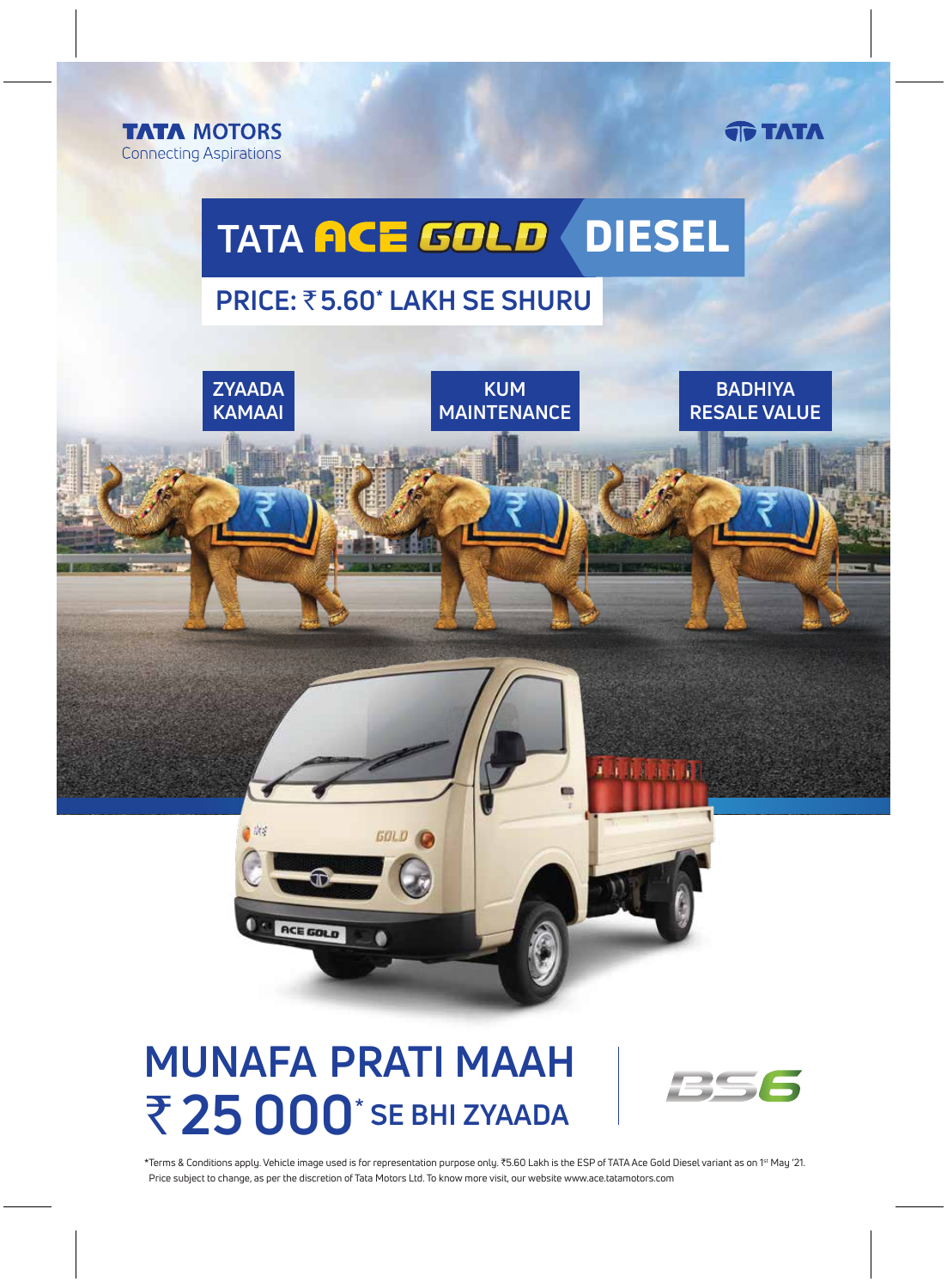

#### **THE BEST ENTRY LEVEL MINI TRUCK FOR FIRST-TIME USERS**

The TATA Ace Gold Diesel is ready to drive the aspirations of millions of Indian entrepreneurs. Helping them boost their business by delivering low operating expense and the highest earning capacity in its class.

**TATA ACE has been the first choice of over 23 lakh first-time entrepreneurs for over 16 years.**

**High Resale Value**

Profit `**25 000/ month onwards**\*

Also available in **Petrol and CNG variants**

\*Terms and Conditions apply.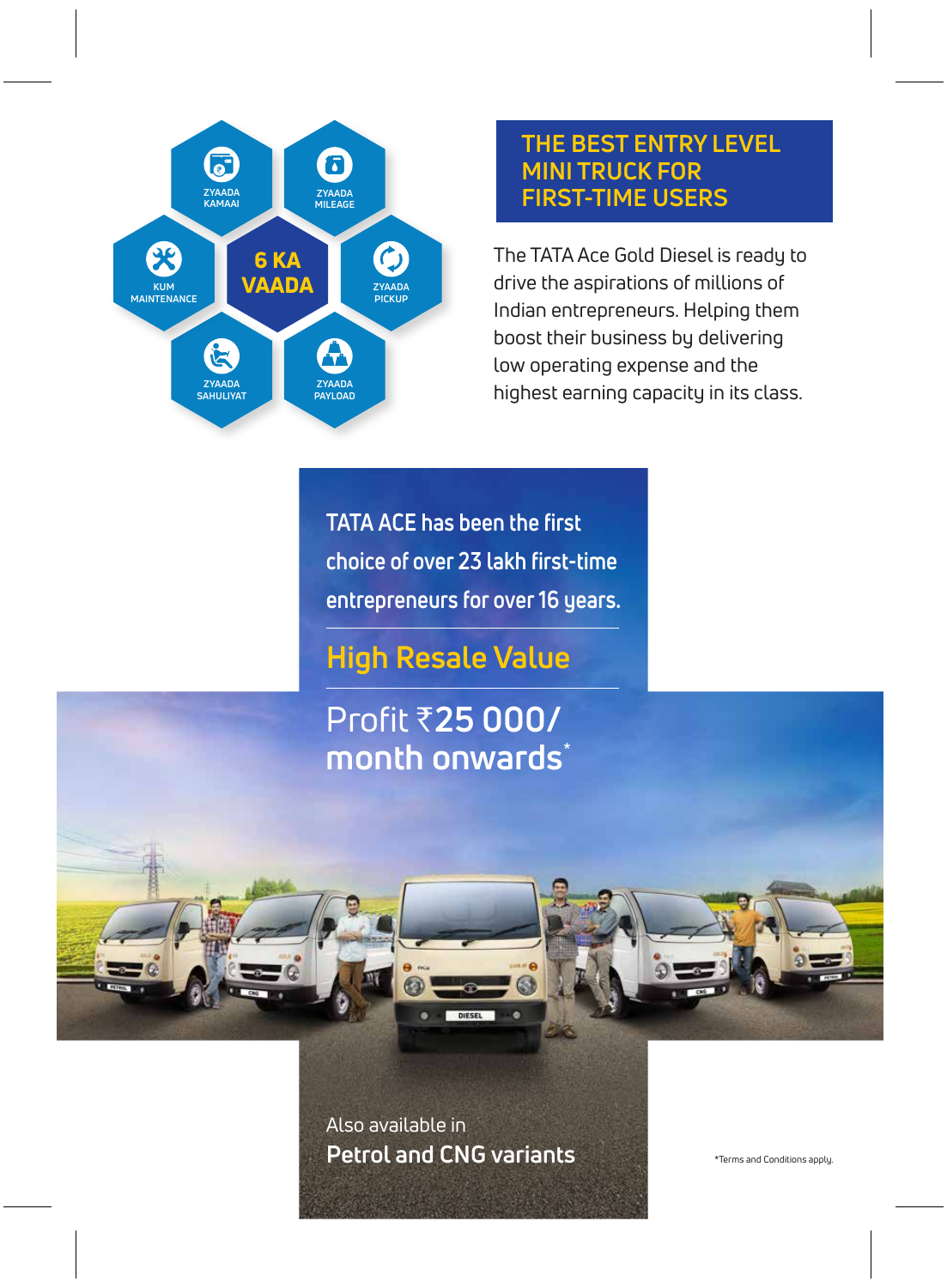## **TATA ACE GOLD DIESEL**

#Standard warranty, terms and conditions apply.

### **GET YOUR KEY TO SUCCESS AT AFFORDABLE COST**

#### **TATA Ace Gold Diesel is powered with BS6 technology to drive performance and profits with ease.**